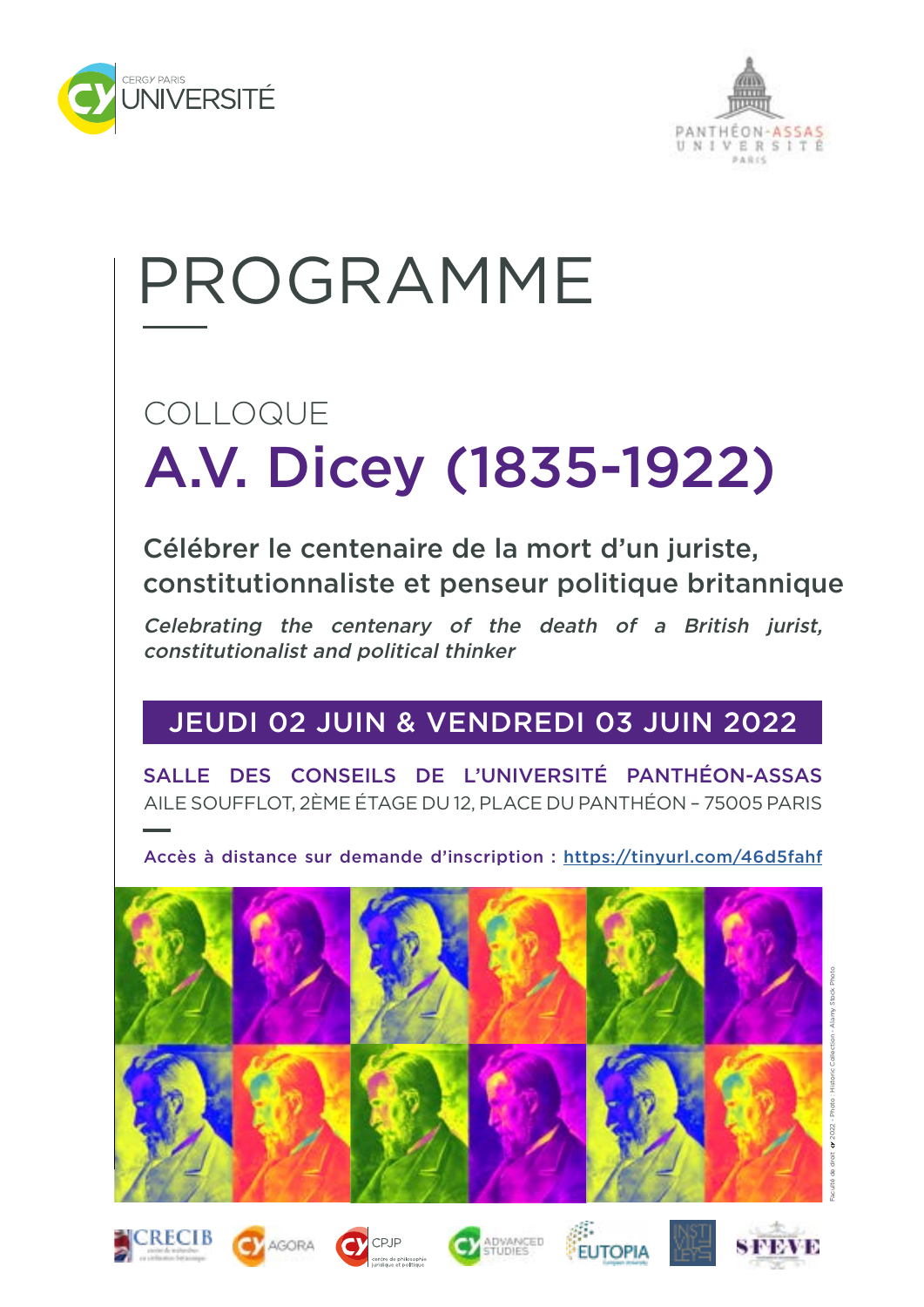# JEUDI 2 JUIN 2022



**Adam TOMKINS** – Glasgow University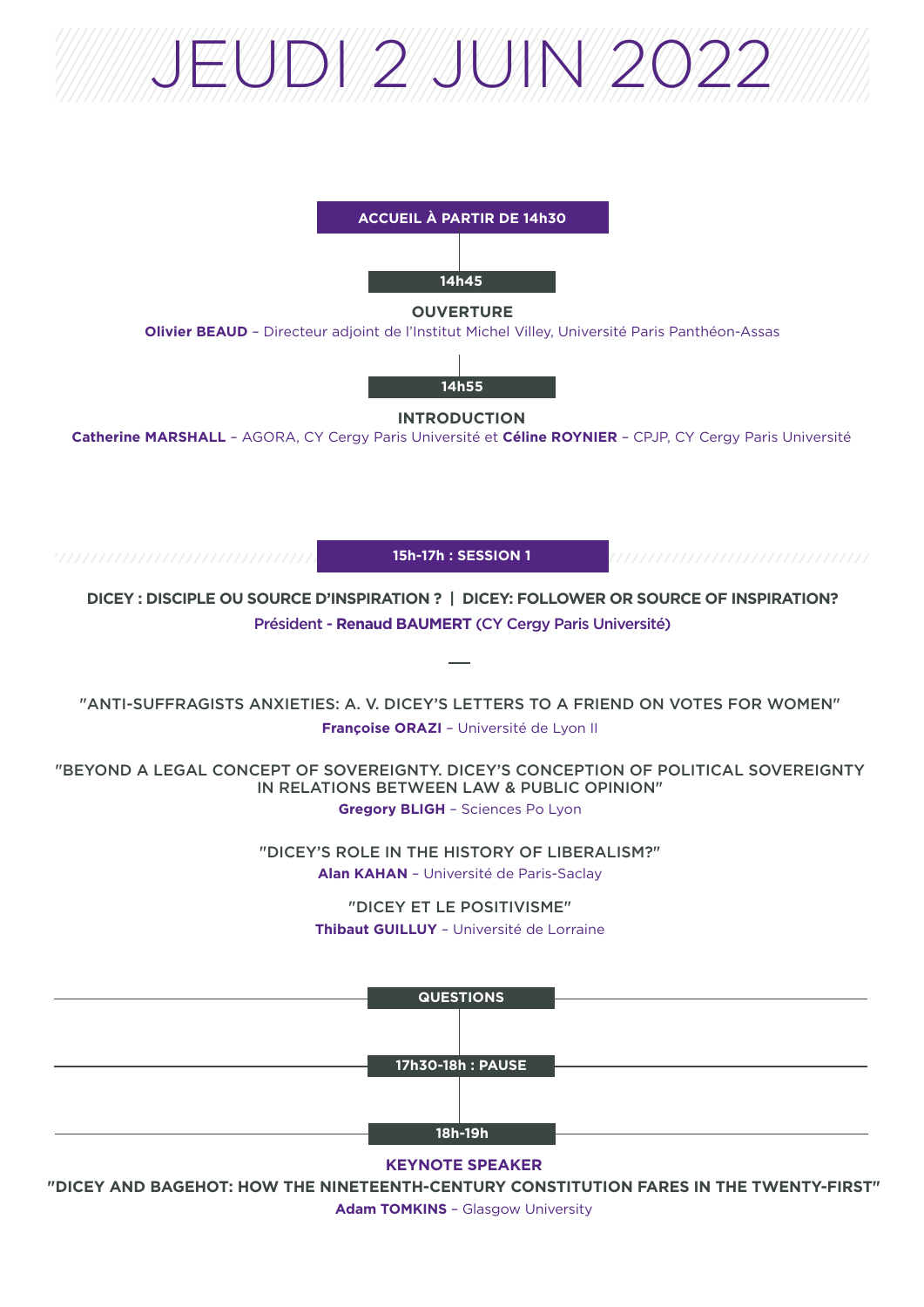

**8h45-11h : SESSION 2**

**DICEY À L'ESSAI / DICEY TO THE TEST**

Présidente - **Cécile BARGUES** (Université Paris Panthéon-Assas)

**"**DICEY AND THE RULE OF LAW**" Nick BARBER** – University of Oxford, Trinity College

**"**DICEY'S CONCEPT OF PARLIAMENTARY SOVEREIGNTY AND ITS INFLUENCE ON TWENTIETH AND TWENTY-FIRST CENTURY CONSTITUTIONAL LAW**" Tom HICKMAN** – University College London

> **"**DICEY DANS LES JUGEMENTS MILLER 1 ET MILLER 2**" Aurélien ANTOINE** – Université Jean-Monnet

**"**THE STRUCTURE OF THE CONSTITUTION**" Timothy ENDICOTT** – University of Oxford, All Souls

**QUESTIONS**

**11h-11h20 : PAUSE**

**11h20-12h20**

**KEYNOTE SPEAKER**

**"WHAT IS LEFT OF DICEY'S CONSTITUTION?" Vernon BOGDANOR** – King's College, London

**12h30-13h45 : DÉJEUNER**

**13h45-15h30 : SESSION 3**

**DICEY AU-DELÀ DES FRONTIÈRES / DICEY BEYOND BORDERS** 

Président - **Carlos HERRERA** (CY Cergy Paris Université)

**"**A.V. DICEY, THE EMPIRE AND THE TURN TO **"**COLLECTIVISM**"** IN ENGLISH SOCIAL POLICY (1898-1914)**" Miles TAYLOR** – Humboldt-Universität, Berlin

**"**DICEY ABROAD. THE CROWN'S PREROGATIVE POWERS AND THE USE OF DICEY AS A SOURCE IN CONSTITUTIONAL CRISES IN PAKISTAN AND AUSTRALIA**" Harshan KUMARASINGHAM** – University of Edinburgh

> **"**LE REFERENDUM ROYAL DE LÉOPOLD II DE BELGIQUE : INSÉRER LE PEUPLE DANS LA MONARCHIE PARLEMENTAIRE**" Frederik DHONDT** – VRIJE, Brussels

> > **QUESTIONS**

**15h30-15h50 : PAUSE**